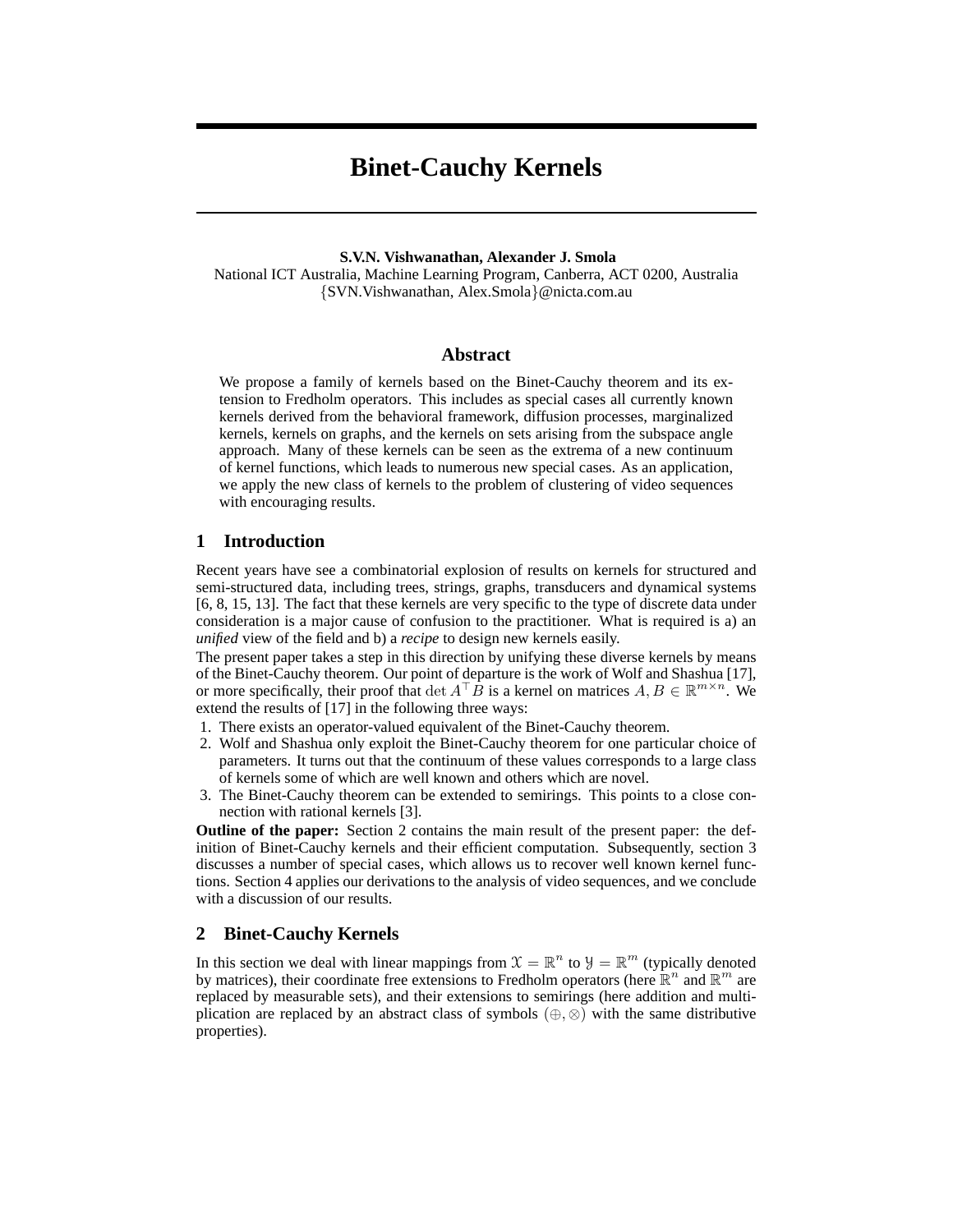#### **2.1 The General Composition Formula**

We begin by defining compound matrices. They arise by picking subsets of entries of a matrix and computing their determinants.

**Definition 1 (Compound Matrix)** Let  $A \in \mathbb{R}^{m \times n}$ , let  $q \leq \min(m, n)$  and let  $I_q^n = \{ \mathbf{i} =$  $(i_1,i_2,\ldots,i_q): 1 \leq i_1 < \ldots < i_q \leq n, i_i \in \mathbb{N} \}$  and likewise  $I_q^m$ . Then the compound *matrix of order* q *is defined as*

$$
[C_q(A)]_{\mathbf{i},\mathbf{j}} := \det(A(i_k, j_l))_{k,l=1}^q \text{ where } \mathbf{i} \in I_q^n \text{ and } \mathbf{j} \in I_q^m. \tag{1}
$$

*Here* i,j *are assumed to be arranged in lexicographical order.*

**Theorem 2 (Binet-Cauchy)** Let  $A \in \mathbb{R}^{l \times m}$  and,  $B \in \mathbb{R}^{l \times n}$ . For  $q \leq \min(m, n, l)$  we  $have C_q(A^{\top}B) = C_q(A)^{\top}C_q(B).$ 

When  $q = m = n = l$  we have  $C_q(A) = \det(A)$  and the Binet-Cauchy theorem becomes the well known identity  $\det(A^{\top}B) = \det(A) \det(B)$ . On the other hand when  $q = 1$  we have  $C_1(A) = A$ , so Theorem 2 reduces to a tautology.

**Theorem 3 (Binet-Cauchy for Semirings)** *When the common semiring*  $(\mathbb{R}, +, \cdot, 0, 1)$  *is replaced by an abstract semiring*  $(K, \oplus, \otimes, \overline{0}, \overline{1})$  *the equality*  $C_q(A^{\top}B) = C_q(A)^{\top}C_q(B)$ *still holds. Here all operations occur on the monoid* K*, addition and multiplication are replaced by*  $\oplus$ ,  $\otimes$ *, and*  $(\overline{0}, \overline{1})$  *take the role of*  $(0, 1)$ *.* 

A second extension of Theorem 2 is to replace matrices by Fredholm operators, as they can be expressed as integral operators with corresponding kernels. In this case, Theorem 2 becomes a statement about convolutions of integral kernels.

**Definition 4 (Fredholm Operator)** *A Fredholm operator is a bounded linear operator between two Hilbert spaces with closed range and whose kernel and co-kernel are finitedimensional.*

**Theorem 5 (Kernel Representation of Fredholm Operators)** *Let*  $A: L_2(\mathcal{Y}) \to L_2(\mathcal{X})$ *and,*  $B: L_2(\mathcal{Y}) \to L_2(\mathcal{Z})$  *be Fredholm operators. Then there exists some*  $k_A: \mathcal{X} \times \mathcal{Y} \to \mathbb{R}$ *such that for all*  $f \in L_2(\mathfrak{X})$  *we have* 

$$
[Af](x) = \int_{\mathcal{Y}} k_A(x, y) f(y) dy.
$$
 (2)

*Moreover, for the composition*  $A^{\top}B$  *we have*  $k_{A^{\top}B}(x, z) = \int_{\mathcal{Y}} k_{A^{\top}}(x, y)k_{B}(y, z)dy$ .

Here the convolution of kernels  $k_A$  and  $k_B$  plays the same role as the matrix multiplication. To extend the Binet-Cauchy theorem we need to introduce the analog of compound matrices:

**Definition 6 (Compound Kernel and Operator)** *Denote by* X, Y *ordered sets and let* k :  $\mathfrak{X}\times \mathcal{Y}\to \mathbb{R}$ . Define  $I_q^{\mathfrak{X}}=\{{\bf x}\in \mathfrak{X}^q:x_1\leq \ldots \leq x_q\}$  and likewise  $I_q^{\mathcal{Y}}$ . Then the compound *kernel of order* q *is defined as*

$$
k^{[q]}(\mathbf{x}, \mathbf{y}) := \det(k(x_k, y_l))_{k,l=1}^q \text{ where } \mathbf{x} \in I_q^{\mathcal{X}} \text{ and } \mathbf{y} \in I_q^{\mathcal{Y}}.
$$
 (3)

*If* k is the integral kernel of an operator A we define  $C_q(A)$  to be the integral operator *corresponding to* k [q] *.*

**Theorem 7 (General Composition Formula [11])** *Let*  $\mathfrak{X}, \mathfrak{Y}, \mathfrak{Z}$  *be ordered sets and let*  $A$ :  $L_2(\mathfrak{Y}) \to L_2(\mathfrak{X}), B: L_2(\mathfrak{Y}) \to L_2(\mathfrak{X})$  *be Fredholm operators. Then for*  $q \in \mathbb{N}$  *we have* 

$$
C_q(A^{\top}B) = C_q(A)^{\top} C_q(B). \tag{4}
$$

To recover Theorem 2 from Theorem 7 set  $\mathfrak{X} = [1..m], \mathfrak{Y} = [1..n]$  and  $\mathfrak{Z} = [1..l].$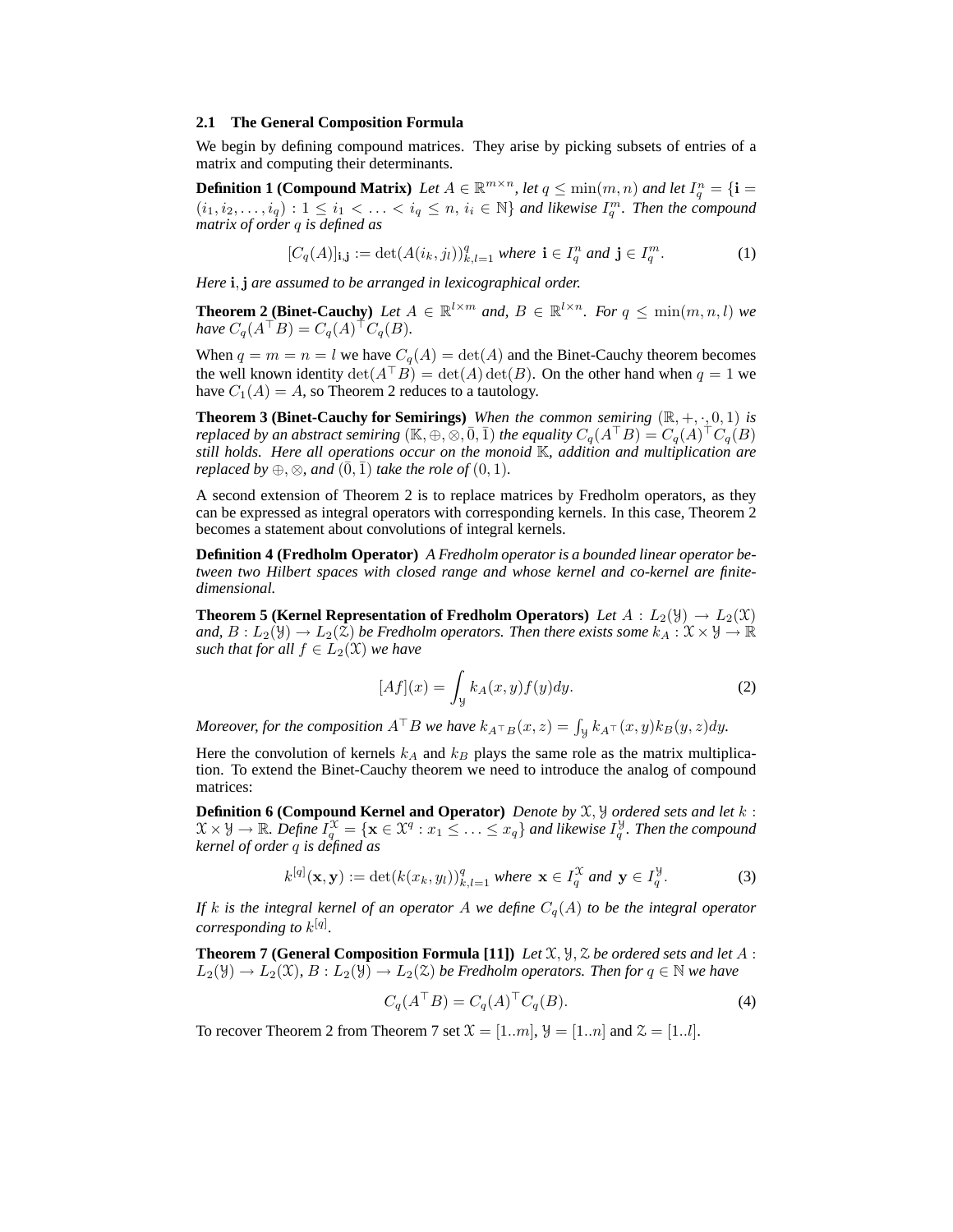#### **2.2 Kernels**

The key idea in turning the Binet-Cauchy theorem and its various incarnations into a kernel is to exploit the fact that tr  $A<sup>T</sup>B$  and det  $A<sup>T</sup>B$  are kernels on operators A, B. We extend this by replacing  $A^{\top}B$  with some functions  $\psi(A)^{\top}\psi(B)$  involving compound operators.

**Theorem 8 (Trace and Determinant Kernel)** *Let*  $A, B : L_2(\mathfrak{X}) \rightarrow L_2(\mathfrak{Y})$  *be Fredholm operators and let*  $S: L_2(\mathcal{Y}) \to L_2(\mathcal{Y}), T: L_2(\mathcal{X}) \to L_2(\mathcal{X})$  *be positive trace-class operators. Then the following two kernels are well defined and they satisfy Mercer's condition:*

$$
k(A, B) = \text{tr}\left[SA^{\top}TB\right]
$$
 (5)

$$
k(A, B) = \det \left[ SA^\top T B \right]. \tag{6}
$$

Note that determinants are not defined in general for infinite dimensional operators, hence our restriction to Fredholm operators  $A, B$  in (6).

**Proof** Observe that S and T are positive and compact. Hence they admit a decomposition into  $S = V_S V_S^\top$  and  $T = V_T^\top V_T$ . By virtue of the commutativity of the trace we have that  $k(A, B) = \text{tr}\left( \left[ V_T A V_S \right]^\top \left[ V_T B V_S \right] \right)$ . Analogously, using the Binet-Cauchy theorem, we can decompose the determinant. The remaining terms  $V_T A V_S$  and  $V_T B V_S$  are again Fredholm operators for which determinants are well defined.

Next we use special choices of  $A, B, S, T$  involving compound operators directly to state the main theorem of our paper.

**Theorem 9 (Binet-Cauchy Kernel)** *Under the assumptions of Theorem 8 it follows that for all*  $q \in \mathbb{N}$  *the kernels*  $\tilde{k}(A, B) = \text{tr } C_q \left[ SA^\top TB \right]$  *and*  $k(A, B) = \text{det } C_q \left[ SA^\top TB \right]$ *satisfy Mercer's condition.*

**Proof** We exploit the factorization  $S = V_S V_S^\top$ ,  $T = V_T^\top V_T$  and apply Theorem 7. This yields  $C_q(SA^{\top}TB) = C_q(V_TAV_S)^{\top}C_q(V_TBV_S)$ , which proves the theorem.

Finally, we define a kernel based on the Fredholm determinant itself. It is essentially a weighted combination of Binet-Cauchy kernels. Fredholm determinants are defined as follows [11]:

$$
D(A, \mu) := \sum_{q=1}^{\infty} \frac{\mu^q}{q!} \operatorname{tr} C_q(A). \tag{7}
$$

This series converges for all  $\mu \in \mathbb{C}$  and it is an entire function of  $\mu$ . It suggests a kernel involving weighted combinations of the kernels of Theorem 9. We have the following:

**Corollary 10 (Fredholm Kernel)** Let  $A, B, S, T$  as in Theorem 9 and let  $\mu > 0$ . Then the *following kernel satisfies Mercer's condition:*

$$
k(A, B) := D(ATB, \mu) \text{ where } \mu > 0.
$$
 (8)

 $D(A^{\top}B,\mu)$  is a weighted combination of the kernels discussed above. The exponential down-weighting via  $\frac{1}{q!}$  ensures that the series converges even in the case of exponential growth of the values of the compound kernel.

#### **2.3 Efficient Computation**

At first glance, computing the kernels of Theorem 9 and Corollary 10 presents a formidable computational task even in the finite dimensional case. If  $A, B \in \mathbb{R}^{m \times n}$ , the matrix  $C_q(A^{\top}B)$  has  $\binom{n}{q}$  rows and columns and each of the entries requires the computation of a determinant of a q-dimensional matrix. A brute-force approach would involve  $O(q^3n^q)$ operations (assuming  $2q \leq n$ ). Clearly we need more efficient techniques.

When computing determinants, we can take recourse to Franke's Theorem [7] which states that

$$
\det C_q(A) = (\det A)^{\binom{n-1}{q-1}}.
$$
\n(9)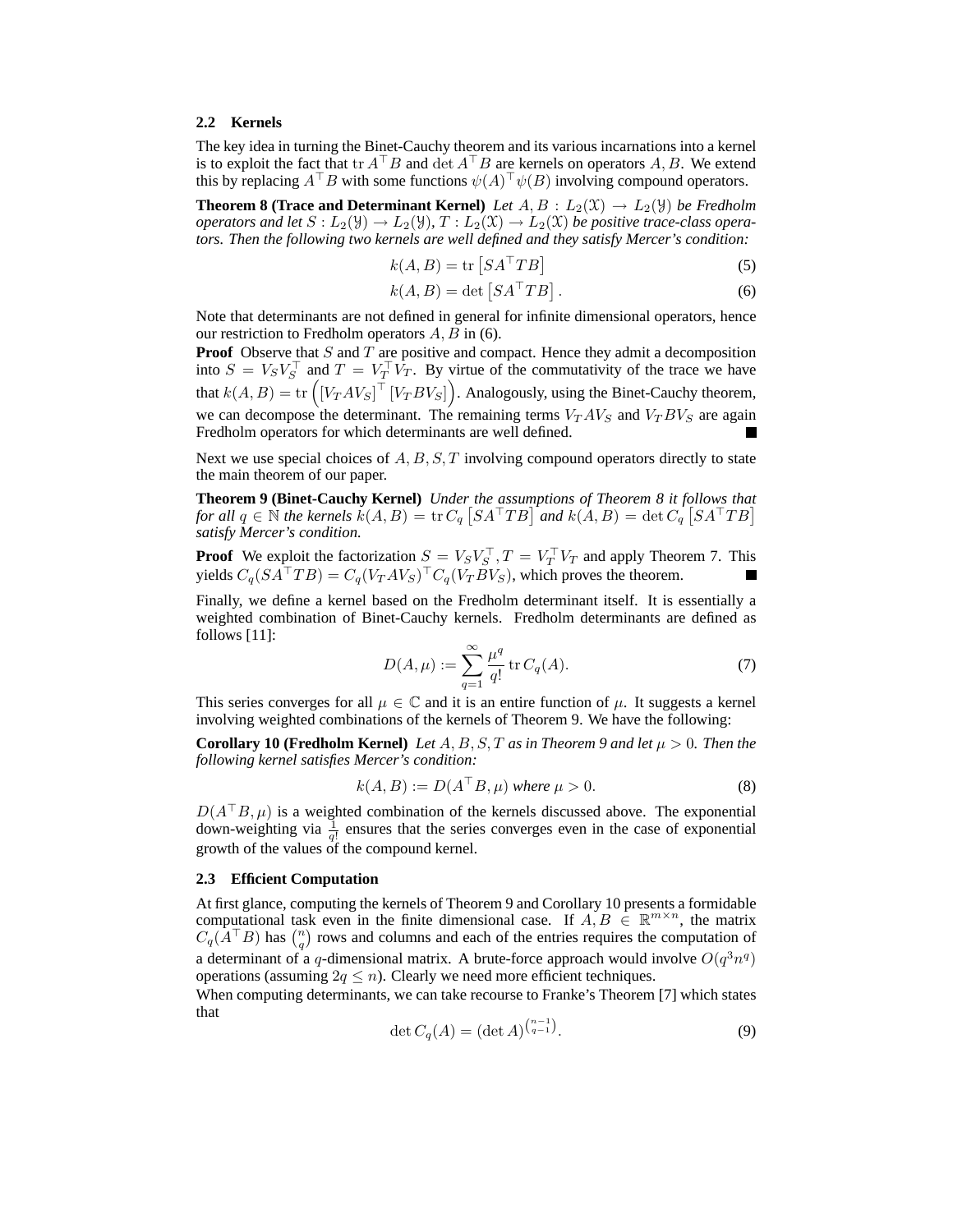and consequently  $k(A, B) = \det C_q [S A^{\top} T B] = (\det [S A^{\top} T B])^{(\frac{n-1}{q-1})}$ .<sup>1</sup> This indicates that the determinant kernel may be of limited use, due to the typically quite high power in the exponent. Kernels building on  $\text{tr } C_q$  are not plagued by this problem and we give an efficient recursion below. It follows from the ANOVA kernel recursion of [1]:

**Lemma 11** *Denote by*  $A \in \mathbb{C}^{m \times m}$  *a square matrix and let*  $\lambda_1, \ldots, \lambda_m$  *be its eigenvalues. Then* tr Cq(A) *can be computed by the following recursion:*

$$
\text{tr}\,C_q(A) = \frac{1}{q} \sum_{j=1}^q (-1)^{j+1} \bar{C}_{q-j}(A) \bar{C}_j(A) \text{ where } \bar{C}_q(A) = \sum_{j=1}^n \lambda_j^q. \tag{10}
$$

**Proof** We begin by writing A in its Jordan normal form as  $A = PDP^{-1}$  where D is a block diagonal, upper triangular matrix. Furthermore, the diagonal elements of  $D$  consist of the eigenvalues of A. Repeated application of the Binet-Cauchy Theorem yields

$$
\operatorname{tr} C_q(A) = \operatorname{tr} C_q(P) C_q(D) C_q(P^{-1}) = \operatorname{tr} C_q(D) C_q(P^{-1}) C_q(P) = \operatorname{tr} C_q(D) \tag{11}
$$

For a triangular matrix the determinant is the product of its diagonal entries. Since all the square submatrices of D are also upper triangular, to construct  $tr(C<sub>q</sub>(D))$  we need to sum over all products of exactly  $q$  eigenvalues. This is analog to the requirement of the ANOVA kernel of [1]. In its simplified version it can be written as (10), which completes the proof.

We can now compute the Jordan normal form of  $SA<sup>T</sup>TB$  in  $O(n<sup>3</sup>)$  time and apply Lemma 11 directly to it to compute the kernel value.

Finally, in the case of Fredholm determinants, we can use the recursion directly, because for *n*-dimensional matrices the sum terminates after *n* terms. This is no more expensive than computing tr  $C_q$  directly. Note that in the general nonsymmetric case (i.e.  $A \neq A^{\top}$ ) no such efficient recursions are known.

# **3 Special Cases**

We now focus our attention on various special cases to show how they fit into the general framework which we developed in the previous section. For this to succeed, we will map various systems such as graphs, dynamical systems, or video sequences into Fredholm operators. A suitable choice of this mapping and of the operators  $S, T$  of Theorem 9 will allow us to recover many well-known kernels as special cases.

#### **3.1 Dynamical Systems**

We begin by describing a partially observable discrete time LTI (Linear Time Invariant) model commonly used in control theory. Its time-evolution equations are given by

$$
y_t = Px_t + w_t \qquad \qquad \text{where } w_t \sim \mathcal{N}(0, R) \tag{12a}
$$

$$
x_t = Qx_{t-1} + v_t \qquad \text{where } v_t \sim \mathcal{N}(0, S). \tag{12b}
$$

Here  $y_t \in \mathbb{R}^m$  is observed,  $x_t \in \mathbb{R}^n$  is the *hidden* or *latent* variable, and  $P \in \mathbb{R}^{m \times n}$ ,  $Q \in$  $\mathbb{R}^{n \times n}$ ,  $R \in \mathbb{R}^{m \times m}$  and,  $S \in \mathbb{R}^{n \times n}$ , moreover  $R, S \succeq 0$ . Typically  $m \gg n$ . similar model exists for *continuous* LTI. Further details on it can be found in [14].

Following the behavioral framework of [16] we associate dynamical systems,  $X :=$  $(P,Q,R,S,x_0)$ , with their trajectories, that is, the set of  $y_t$  with  $t \in \mathbb{N}$  for discrete time systems (and  $t \in [0,\infty)$  for the continuous-time case). These trajectories can be interpreted

<sup>&</sup>lt;sup>1</sup>Eq. (9) can be seen as follows: the compound matrix of an orthogonal matrix is orthogonal and consequently its determinant is unity. Subsequently use an SVD factorization of the argument of the compound operator to compute the determinant of the compound matrix of a diagonal matrix.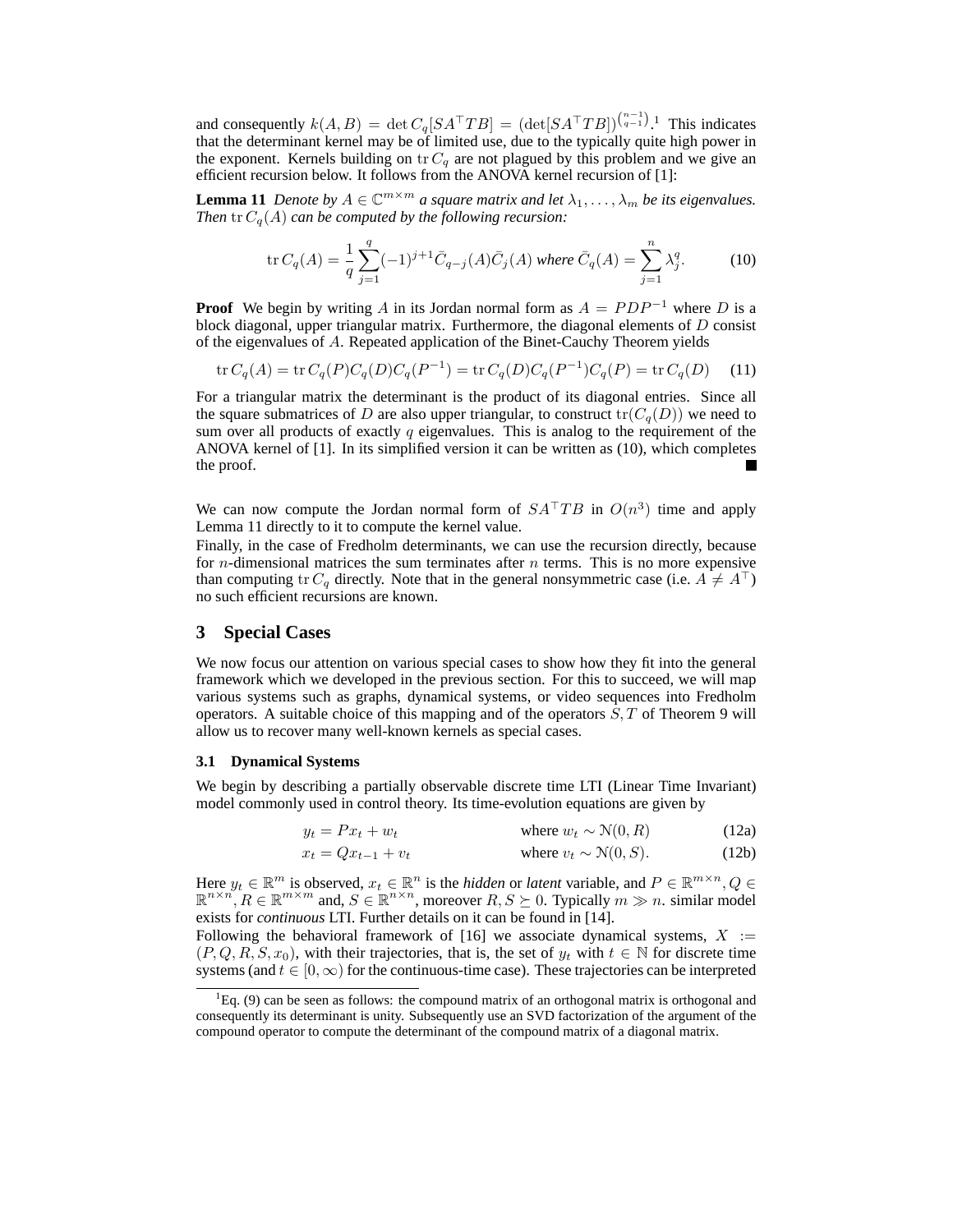as linear operators mapping from  $\mathbb{R}^m$  (the space of observations y) into the time domain ( $\mathbb N$  or  $[0,\infty)$ ) and vice versa. The diagram below depicts this mapping:

$$
X \longrightarrow \text{Traj}(X) \longrightarrow C_q(\text{Traj}(X))
$$

Finally,  $C_q(\text{Traj}(X))$  is weighted in a suitable fashion by operators S and T and the trace is evaluated. This yields an element from the family of Binet-Cauchy kernels.

In the following we discuss several kernels and we show that they differ essentially in how the mapping into a dynamical system occurs (discrete-time or continuous time, fully observed or partial observations), whether any other preprocessing is carried out on  $C_q(\text{Traj}(X))$  (such as QR decomposition in the case of the kernel proposed by [10] and rediscovered by [17]), or which weighting  $S, T$  is chosen.

## **3.2 Dynamical Systems Kernels**

We begin with kernels on dynamical systems (12) as proposed in [14]. Set  $S = 1$ ,  $q = 1$ and T to be the diagonal operator with entries  $e^{-\lambda t}$ . In this case the Binet-Cauchy kernel between systems  $X$  and  $X'$  becomes

$$
\operatorname{tr} C_q(S \operatorname{Traj}(X) T \operatorname{Traj}(X')^\top) = \sum_{i=1}^{\infty} e^{-\lambda t} y_i^\top y_i'.\tag{13}
$$

Since  $y_t, y'_t$  are random variables, we also need to take expectations over  $w_t, v_t, w'_t, v'_t$ . Some tedious yet straightforward algebra [14] allows us to compute (13) as follows:

$$
k(X, X') = x_0^{\top} M_1 x'_0 + \frac{1}{e^{\lambda} - 1} \operatorname{tr} [SM_2 + R], \qquad (14)
$$

where  $M_1, M_2$  satisfy the Sylvester equations:

$$
M_1 = e^{-\lambda} Q^{\top} P^{\top} P' Q' + e^{-\lambda} Q^{\top} M_1 Q' \text{ and } M_2 = P^{\top} P' + e^{-\lambda} Q^{\top} M_2 Q'. \tag{15}
$$

Such kernels can be computed in  $O(n^3)$  time [5]. Analogous expressions for continuoustime systems exist [14]. In Section 4 we will use this kernel to compute similarities between video sequences, after having encoded the latter as a dynamical system. This will allow us to compare sequences of different length, as they are all mapped to dynamical systems in the first place.

## **3.3 Martin Kernel**

A characteristic property of (14) is that it takes initial conditions of the dynamical system into account. If this is not desired, one may choose to pick only the *subspace* spanned by the trajectory  $y_t$ . This is what was proposed in [10].<sup>2</sup>

More specifically, set  $S = T = 1$ , consider the trajectory upto only a finite number of time steps, say up to n, and let  $q = n$ . Furthermore let  $\text{Traj}(X) = Q_X R_X$  denote the QRdecomposition of Traj $(X)$ , where  $Q_X$  is an orthogonal matrix and  $R_X$  is upper triangular. Then it can be easily verified the kernel proposed by [10] can be written as

$$
k(X, X') = \text{tr}\, C_q(SQ_X T Q_{X'}^\top) = \text{det}(Q_X Q_{X'}^\top). \tag{16}
$$

This similarity measure has been used by Soatto, Doretto, and coworkers [4] for the analysis and computation of similarity in video sequences. Subsequently Wolf and Shashua [17] modified (16) to allow for kernels: to deal with determinants on a possibly infinitedimensional feature space they simply project the trajectories on a reduced set of points in feature space.<sup>3</sup> This is what  $[17]$  refer to as a kernel on sets.

<sup>&</sup>lt;sup>2</sup>Martin [10] suggested the use of Cepstrum coefficients of a dynamical system to define a Euclidean metric. Later De Cock and Moor [2] showed that this distance is, indeed, given by the computation of subspace angles, which can be achieved by computing the QR-decomposition.

 $3$ To be precise, [17] are unaware of the work of [10] or of [2] and they rediscover the notion of subspace angles for the purpose of similarity measures.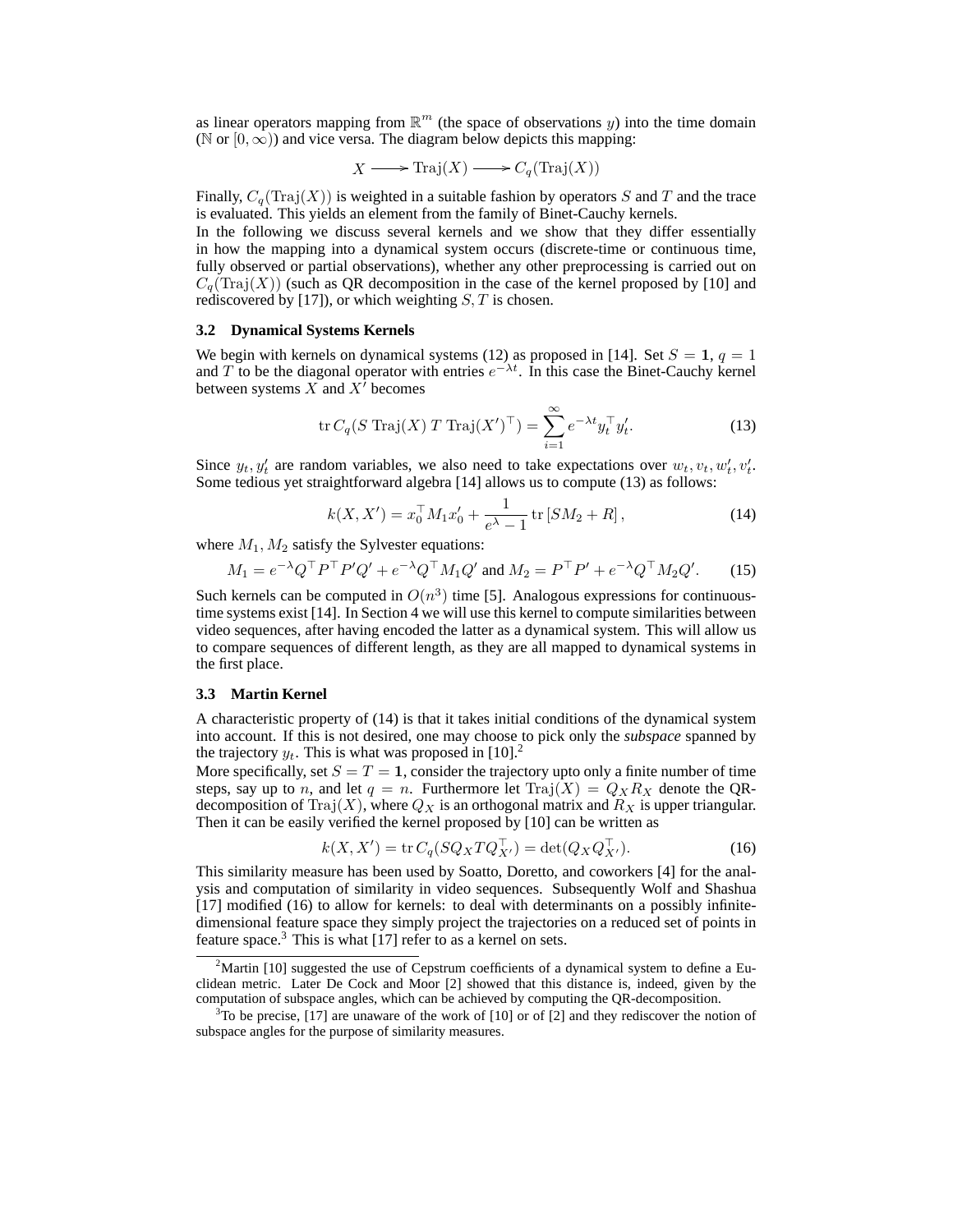#### **3.4 Graph Kernels**

Yet another class of kernels can be seen to fall into this category: the graph kernels proposed in [6, 13, 9, 8]. Denote by  $G(V, E)$  a graph with vertices V and edges E. In some cases, such as in the analysis of molecules, the vertices will be equipped with labels L. For recovering these kernels from our framework we set  $q = 1$  and systematically map graph kernels to dynamical systems.

We denote by  $x_t$  a probability distribution over the set of vertices at time t. The timeevolution  $x_t \to x_{t+1}$  occurs by performing a random walk on the graph  $G(V, E)$ . This yields  $x_{t+1} = W D^{-1}x_t$ , where W is the connectivity matrix of the graph and D is a diagonal matrix where  $D_{ii}$  denotes the outdegree of vertex i. For continuous-time systems one uses  $x(t) = \exp(-\tilde{L}t)x(0)$ , where  $\tilde{L}$  is the normalized graph Laplacian [9].

In the graph kernels of [9, 13] one assumes that the variables  $x_t$  are directly observed and no special mapping is required in order to obtain  $y_t$ . Various choices of S and T yield the following kernels:

- [9] consider a snapshot of the diffusion process at  $t = \tau$ . This amounts to choosing  $T = 1$  and a S which is zero except for a diagonal entry at  $\tau$ .
- The inverse Graph-Laplacian kernel proposed in [13] uses a weighted combination of diffusion process and corresponds to  $S = W$  a diagonal weight matrix.
- The model proposed in [6] can be seen as using a partially observable model: rather than observing the states directly, we only observe the labels emitted at the states. If we associate this mapping from states to labels with the matrix P of (12), set  $T = 1$  and let S be the projector on the first n time instances, we recover the kernels from [6].

So far, we deliberately made no distinction between kernels *on* graphs and kernels *between* graphs. This is for good reason: the trajectories depend on both *initial conditions* and the *dynamical system* itself. Consequently, whenever we want to consider kernels between initial conditions, we choose the same dynamical system in both cases. Conversely, whenever we want to consider kernels between dynamical systems, we average over initial conditions. This is what allows us to cover all the aforementioned kernels in one framework.

## **3.5 Extensions**

Obviously the aforementioned kernels are just specific instances of what is possible by using kernels of Theorem 9. While it is pretty much impossible to enumerate all combinations, we give a list of suggestions for possible kernels below:

- Use the continuous-time diffusion process and a partially observable model. This would extend the diffusion kernels of [9] to comparisons between vertices of a labeled graph (e.g. atoms in a molecule).
- Use diffusion processes to define similarity measures between graphs.
- Compute the determinant of the trajectory associated with an  $n$ -step random walk on a graph, that is use  $C_q$  with  $q = n$  instead of  $C_1$ . This gives a kernel analogous to the one proposed by Wolf and Shashua [17], however without the whitening incurred by the QR factorization.
- Take Fredholm determinants of the above mentioned trajectories.
- Use a nonlinear version of the dynamical system as described in [14].

# **4 Experiments**

To test the utility of our kernels we applied it to the task of clustering short video clips. We randomly sampled 480 short clips from the movie *Kill Bill* and model them as linear ARMA models (see Section 3.1).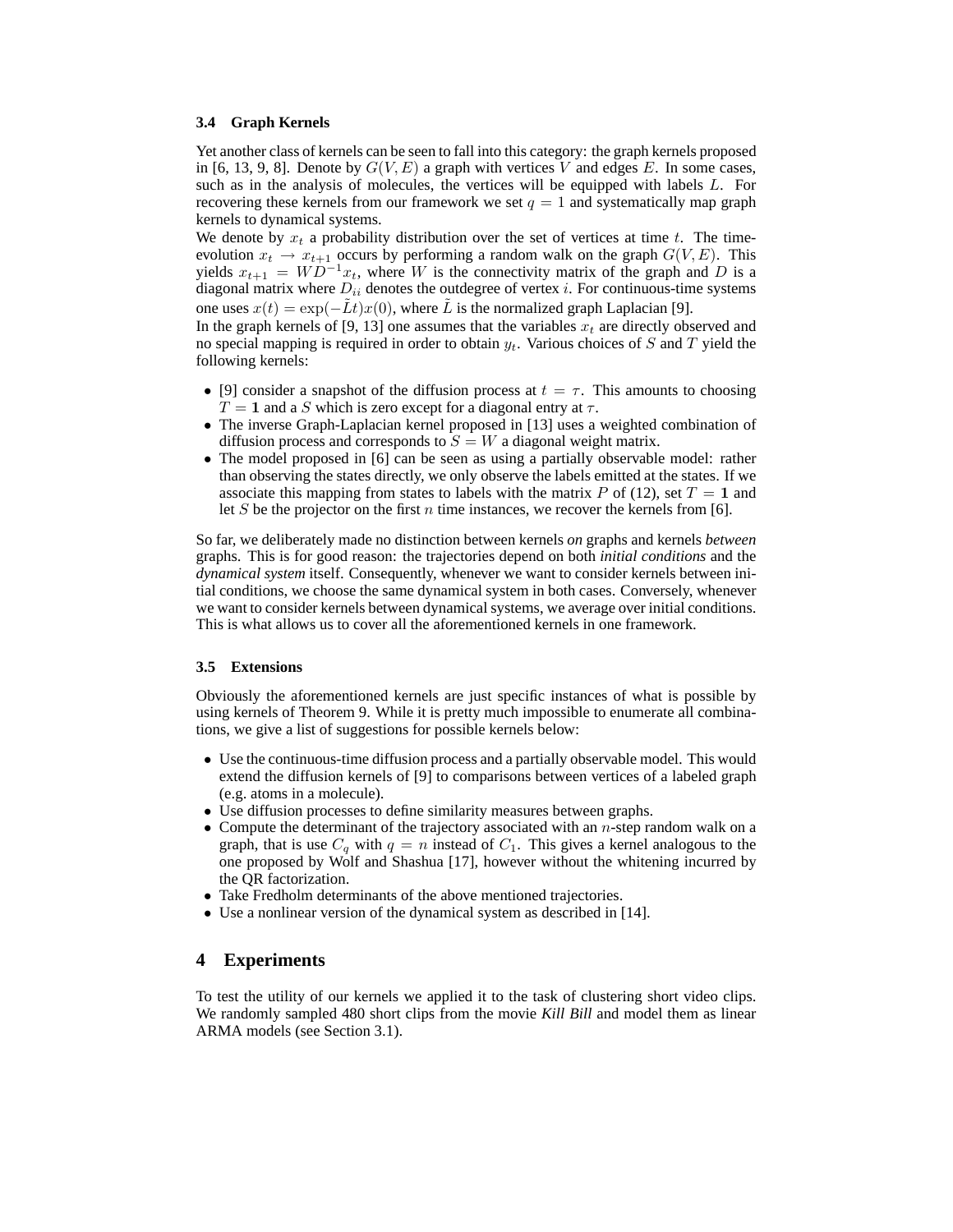

The sub-optimal procedure outlined in [4] was used for estimating the model parameters  $P$ ,  $Q$ ,  $R$  and, S and the kernels described in Section 3.2 were applied to these models. Locally Linear Embedding (LLE) [12] was used to cluster and embed the clips in two dimensions. The two dimensional embedding obtained by LLE is depicted in Figure 1. We randomly selected a few data points from Figure 1 and depict the first frame of the corresponding clips in Figure 2.

Figure 1: LLE embeddings of 480 random clips from Kill Bill

Observe the linear cluster (with a projecting arm) in Figure 1. This corresponds to clips which are temporally close to each other and hence have similar

dynamics. For instance clips in the far right depict a person rolling in the snow while those in the far left corner depict a sword fight while clips in the center involve conversations between two characters. A naivé comparison of the intensity values or a dot product of the actual clips would not be able to extract such semantic information. Even though the camera angle varies with time our kernel is able to successfully pick out the underlying dynamics of the scene. These experiments are encouraging and future work will concentrate on applying this to video sequence querying.



Figure 2: LLE embeddings of a subset of our dataset. A larger version is available from http://mlg.anu.edu.au/˜vishy/papers/KillBill.png

# **5 Discussion**

In this paper, we introduced a unifying framework for defining kernels on discrete objects using the Binet-Cauchy theorem on compounds of the Fredholm operators. We demonstrated that many of the previously known kernels can be explained neatly by our framework. In particular many graph kernels and dynamical system related kernels fall out as natural special cases. The main advantage of our unifying framework is that it allows kernel engineers to use domain knowledge in a principled way to design kernels for solving real life problems.